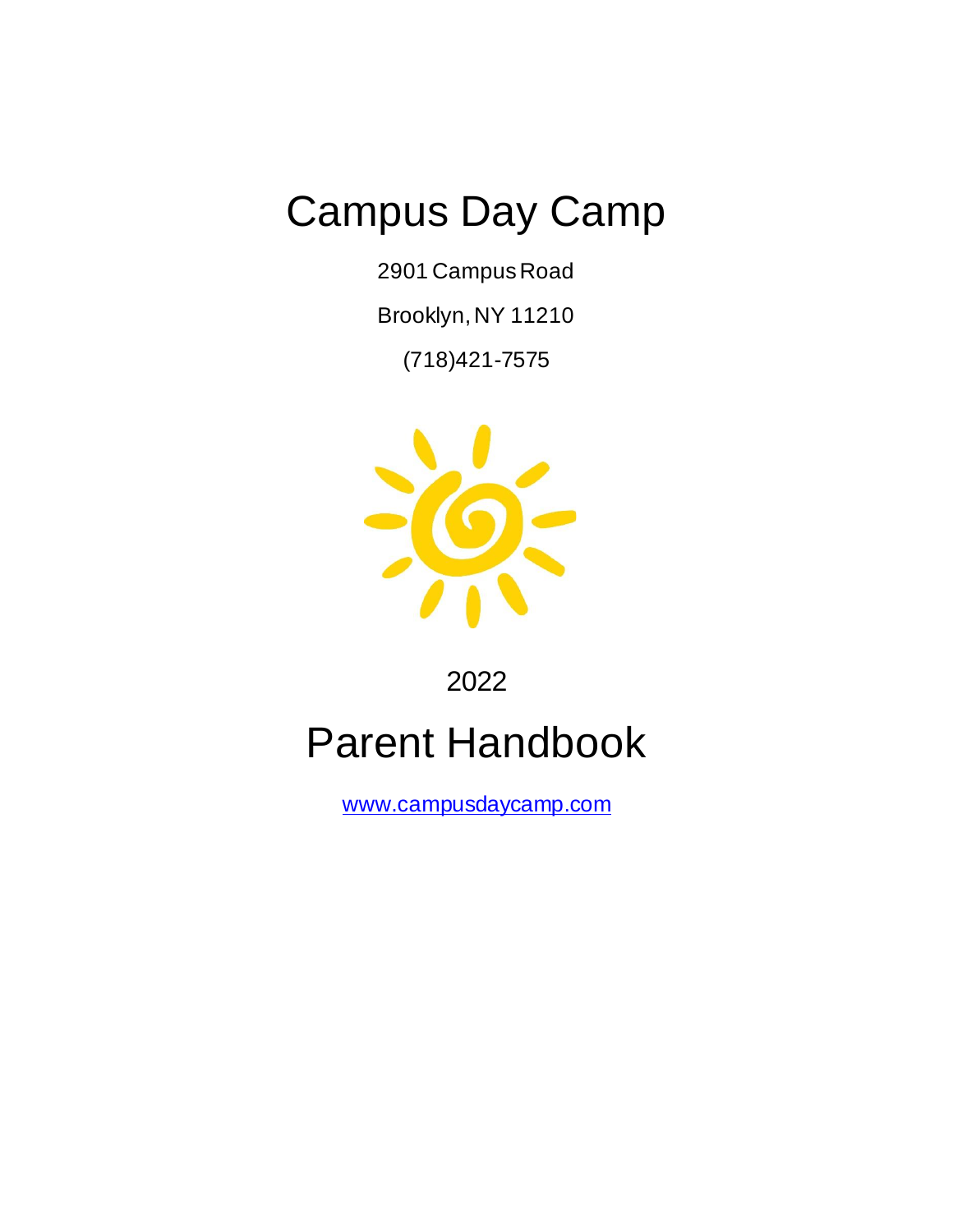2901 Campus Rd. Brooklyn, N.Y. 11210 (718) 421-7575

#### **Welcome to Camp 2022!!**

Here are a few things to remember:

**Camp Shirts** must be worn on all Trip days and Swim days. Adventurers receive one shirt, Discoverers and Explorers receive two. Additional shirts are always available for purchase for \$10 in the camp office.

Also, please send your children in **sneakers** and appropriate attire every day so that they may participate in all activities.

**Personal Items:** It is inevitable that items will get misplaced during the camp day. **Please write your child's name on everything**. This includes shoes, bathing suits, all clothing including underwear, hats and towels. Please speak with your child on the importance of being responsible and keeping their items in his/her bag when not in use.

**Cell Phones/Electronics:** These items are not allowed in camp. Electronics and cell phones create a distraction from camp activities and tend to get lost or stolen. If your child must have a cell phone please understand that it should be away except when necessary and that the **camp and staff are not responsible for it.**

**Personal Hygiene** is a very important factor when it comes to campers, therefore please note that we will be discussing this matter in short in all groups throughout the summer. Please remember to keep nails short for karate and other sports activities.

Children without **Medical Forms**may NOT attend camp. Please submit all forms as soon as possible to ensure a great summer for your child.

We hope you all have a Wonderful Safe Summer and that you enjoy becoming a part of our Campus Day Camp Family!!!

Sincerely,

Campus Day Camp Staff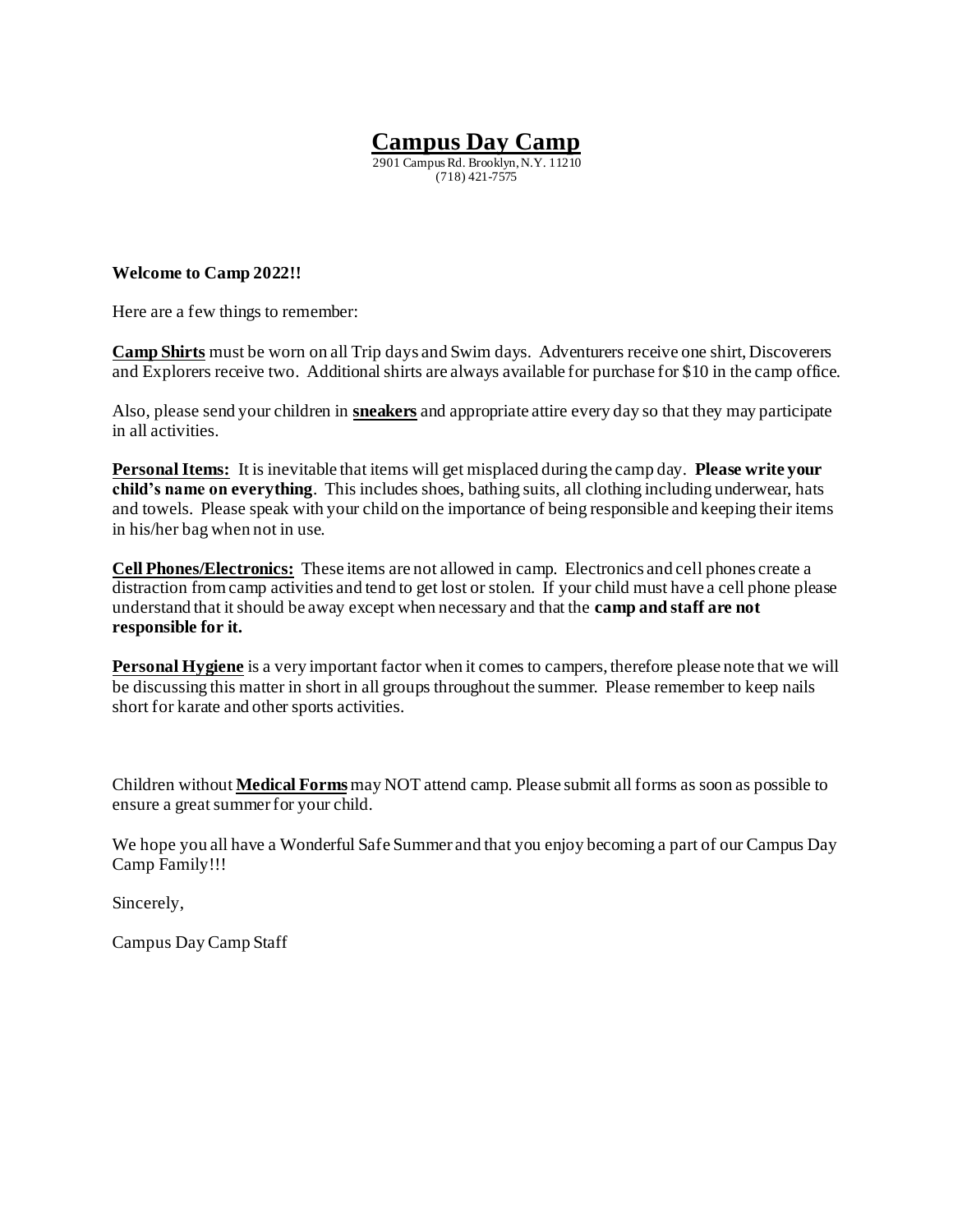2901 Campus Rd. Brooklyn, N.Y. 11210 (718) 421-7575

#### **Trips**

Please refer to the appropriate trip calendar for your child's division. All regular trips leave at **9:15 AM** sharp and return at **4:00 PM**!!

\*Please note that some trips leave earlier and children will need to be dropped off as early as **7:00 AM**. Please refer to notices sent home and make sure that you receive our emails and text messages!!

**Trip Safety:** Campus Day Camp keeps a minimum 1:5 counselor to child ratio on all camp trips. In addition to counselors, all trips are also chaperoned by supervisors, support staff and either the assistant director or the director. All water based trips are also chaperoned by our staff of lifeguards and the aquatics director.

Campers of all ages are always under direct and immediate supervision on all trips as well as in our building. Staff are trained and instructed to do headcounts at multiple times during the camp day and especially when leaving and arriving at a destination. As an extra redundancy all campers are given a buddy in the morning before leaving on a trip.

**Extended Days:** All divisions attend trips that will have a later than normal return time. On these days we will let parents know in advance the approximate return time. Parents may call the evening of the trip to get an exact return time. (Please do not park in front of the building on extended days, buses only)

**Overnight Trips:** The Explorers attend three overnight trips throughout the summer. Sleeping arrangements are divided by groups. At least one counselor stays in the room/cabin/tent at all times. Breakfast, lunch, dinner and snacks are served on all overnights.

**Trip Checklist:** On all trips your camper should have the following items.

- o Camp shirt
- o Camp bag
- o Water bottle
- o Sneakers

\*Overnight trips and extended day trips each have a unique list of items. Please refer to the notice sent home before the trip!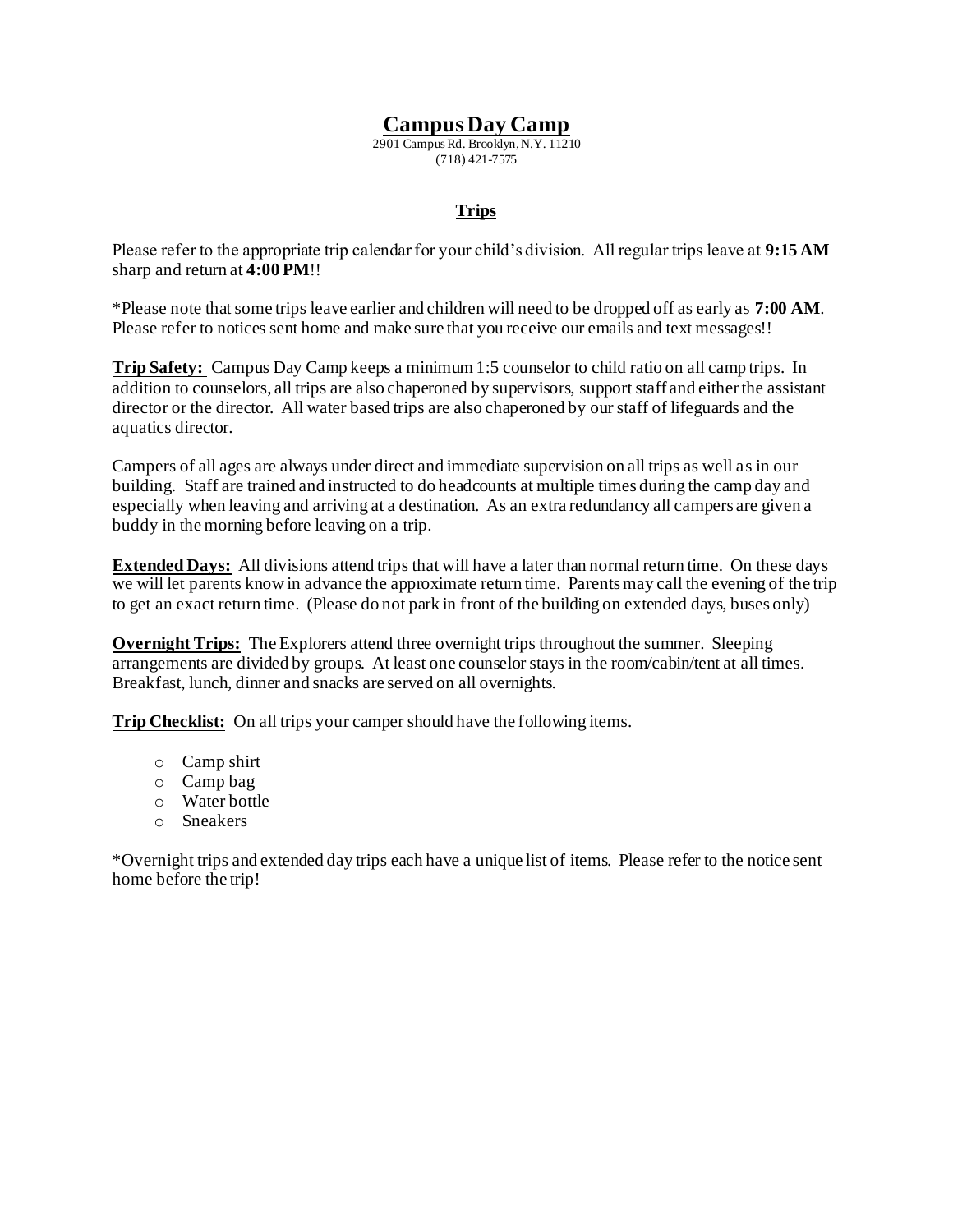2901 Campus Rd. Brooklyn, N.Y. 11210 (718) 421-7575

#### **Swimming**

Your child will need the following items in order to go swimming.

- Bathing Suit (no basketball shorts, underwear or jeans)
- Towel
- Change of clothing
- Swimming Cap (Required for all children with hair that extends past the top of their ears, can be purchased at Modell's)
- Flotation Devices **REQUIRED** for children shorter than 42 inches tall! (Arm, Chest, etc)

In addition, please make sure that your camper is wearing his or her camp shirt. It is mandatory that all campers have their camp shirts on all Trip and Pool days. Please make sure that all items are labeled with your child's name.

It is also mandatory that all campers keep their swimming wristbands on for the entire summer. If the wristband is lost please ask for another one.

Thank You,

Campus Day Camp Staff.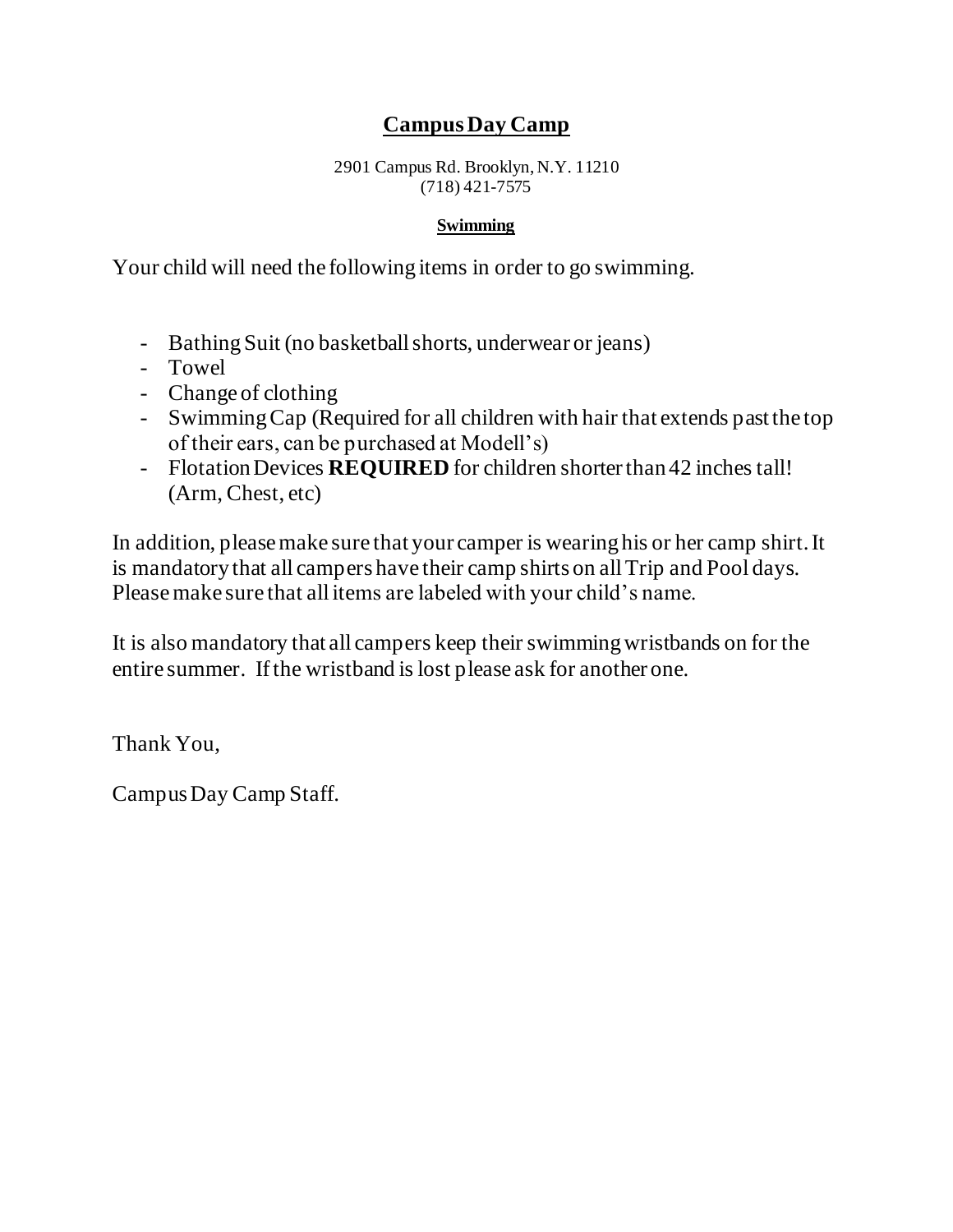2901 Campus Rd. Brooklyn, N.Y. 11210 (718) 421-7575

## **Pool Schedule**

### **All Campers:**

Friday, July 1 Friday, July 8 Friday, July 15 Friday, July 22 Friday, July 29 Friday, August 12

**Bathing suits, towels on all swim days!**

**Please label all items with camper's name!**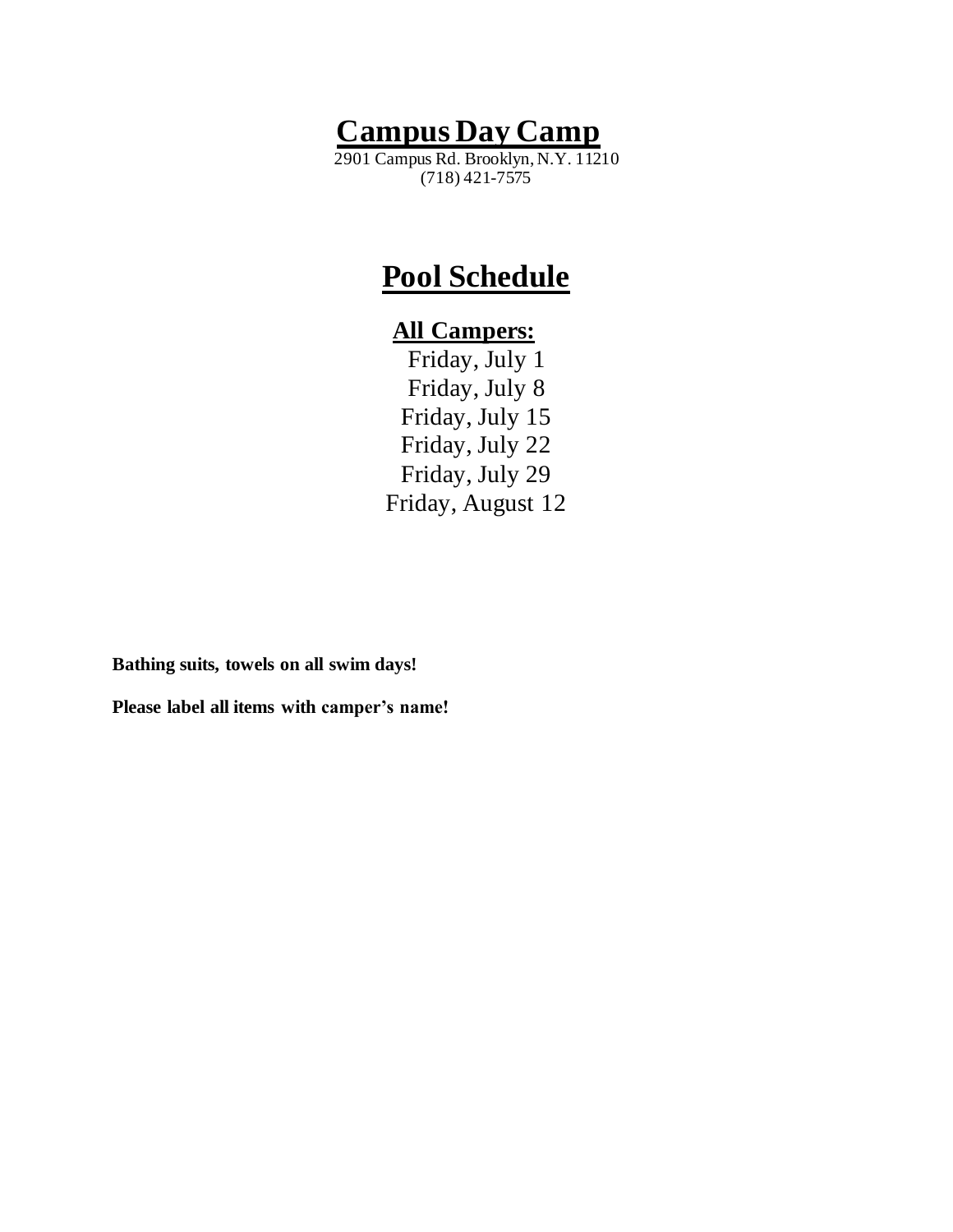2901 Campus Rd. Brooklyn, N.Y. 11210 (718) 421-7575

#### **Drop Off and Pick up**

**Drop Off**: Campers should be walked into the building and should be given to the staff member at the front desk, staff members will also be outside assisting parents that are dropping off by car. Please **do not** drop your child off and assume that he or she will enter the building on his/her own.

The camp day starts at 9:00 am daily. Please do not arrive before 9:00am unless you have made arrangements with the office. Please arrive on time so that we may depart and start our day in a timely fashion. It is especially important to those campers who have a trip that day to arrive at the camp on time. The busses leave for most trips at 9:15 AM sharp. We cannot wait for anyone since we have specific times to arrive and depart. We want the campers to have the best experience and have the most time possible on all trips. If you feel that you are running late for any reason, please call the Camp Office 718- 421-7575 to make sure that the busses have not already left for their trip. If your child's group left on the trip your son/daughter may not be left in the building as we must adhere to strict ratios.

**Dismissal**: We begin dismissal at **4:15pm** on all regular camp days. There will be staff receiving parents in the lobby. All parents must sign out their child and the camp staff will call your child downstairs. Please note that for the security of your children no adults are allowed past the front desk without a staff escort. For dismissal please text your child's first and last name to **718-395-4974** five minutes before you arrive and we will get them ready. If driving we will walk your child to the car.

**Bus Pick Up:** Children who are picked up for camp in the morning will be given a pick up time. This pick up time will be the same every day and your child must be ready to go at that time everyday. The bus cannot wait or cannot return at another time for your child. If parents have any questions they should be directed to the camp office. Please do not hold up the bus to ask any questions.

**Bus Drop Off:** Children who are dropped of by bus in the afternoon will be given a drop off time. This time will be the same every day. An adult must be present to receive the child at all homes and apartment buildings. The bus will not leave until the child gets in. If no one is home then the child will return to camp.

**Lateness:** Your child must be picked up promptly at his/her designated dismissal time. This may be 4:15, 6:00, 7:00 or when the extended day trip returns. Parents that are late will be charged a rate of \$5 per 15 minutes of lateness per child. If lateness persists more than three times, your child may be suspended from camp.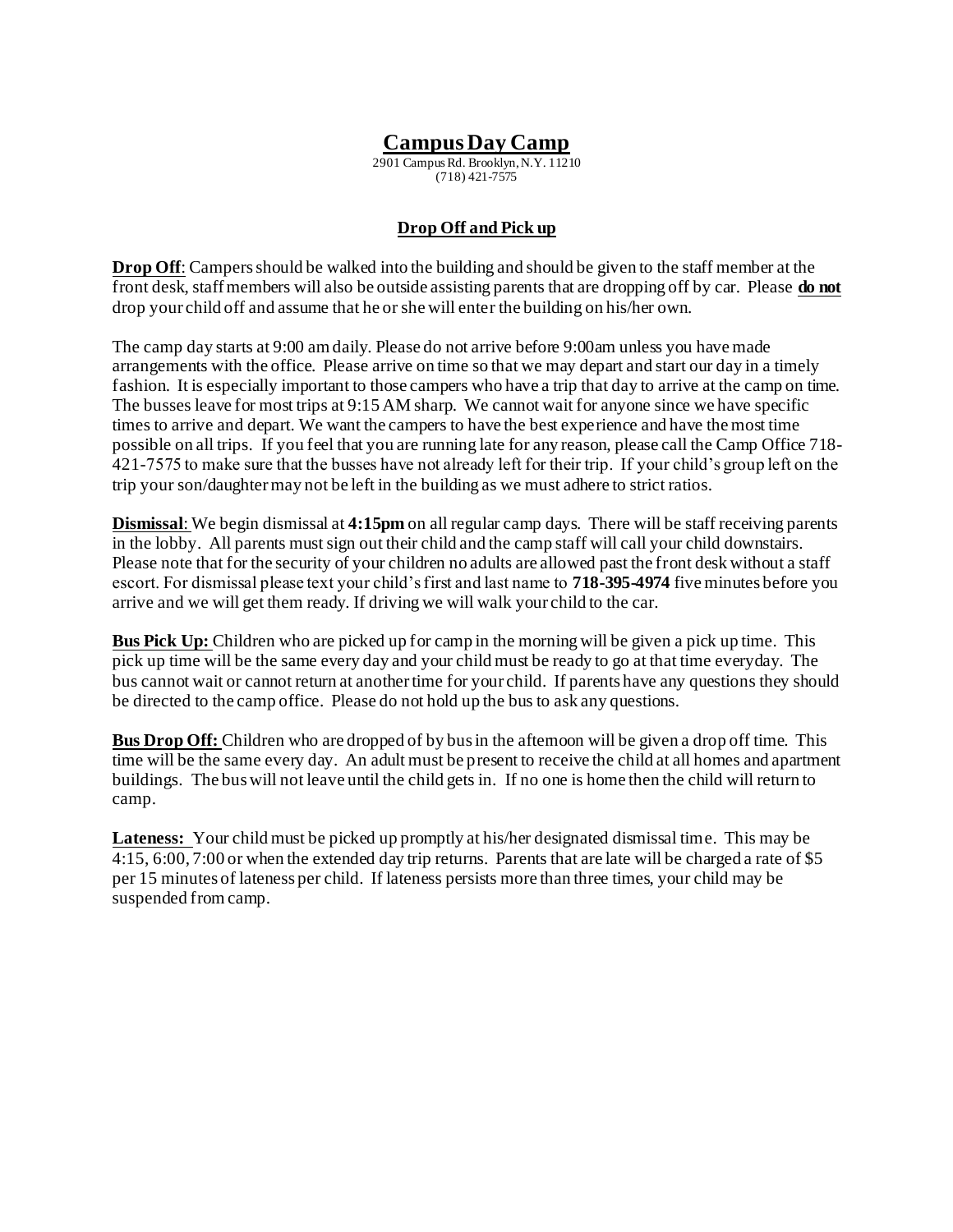2901 Campus Rd. Brooklyn, N.Y. 11210 (718) 421-7575

#### **Behavior Policy**

It is our intention to provide your child with a safe and secure environment. We attempt to create a warm, comfortable, and fun atmosphere that will make your child look forward to coming to camp each day. In order to ensure the quality of this program and safety of the campers and staff, each participant must follow program rules.

Campers are encouraged to practice those social skills that will allow them to resolve conflicts and meet their needs without the use of harmful or destructive behaviors. When disciplinary situations occur that require intervention, an adult provides the child with clear explanations as to why specific behavior is inappropriate. They then help him/her find alternative behavior that fits within the camp guidelines of appropriate behavior. These guidelines revolve around concerns for the *safety of all members in camp.* 

Behavior Issues: If the camp staff encounters behavior problems with any participant, he/she will first attempt to resolve the problem with the camper, if this fails, the Camp Director will be consulted, followed by the parents. Children that jeopardize the safety of themselves or other campers and staff can be suspended or expelled from camp.

#### **General Summer Camp Rules**

- 1. Cursing, yelling and inappropriate language will not be tolerated.
- 2. Show respect to all campers, staff, equipment and property.

3. Keep your hands, feet, head and other body parts to yourself. Fighting, hitting, theft, destruction of property, etc. WILL NOT BE TOLERATED.

4. Any abuse or bullying, either verbal or physical of any participant is strictly prohibited.

Parents should discuss proper behavior with their children and should communicate with the camp staff any concerns that they may have.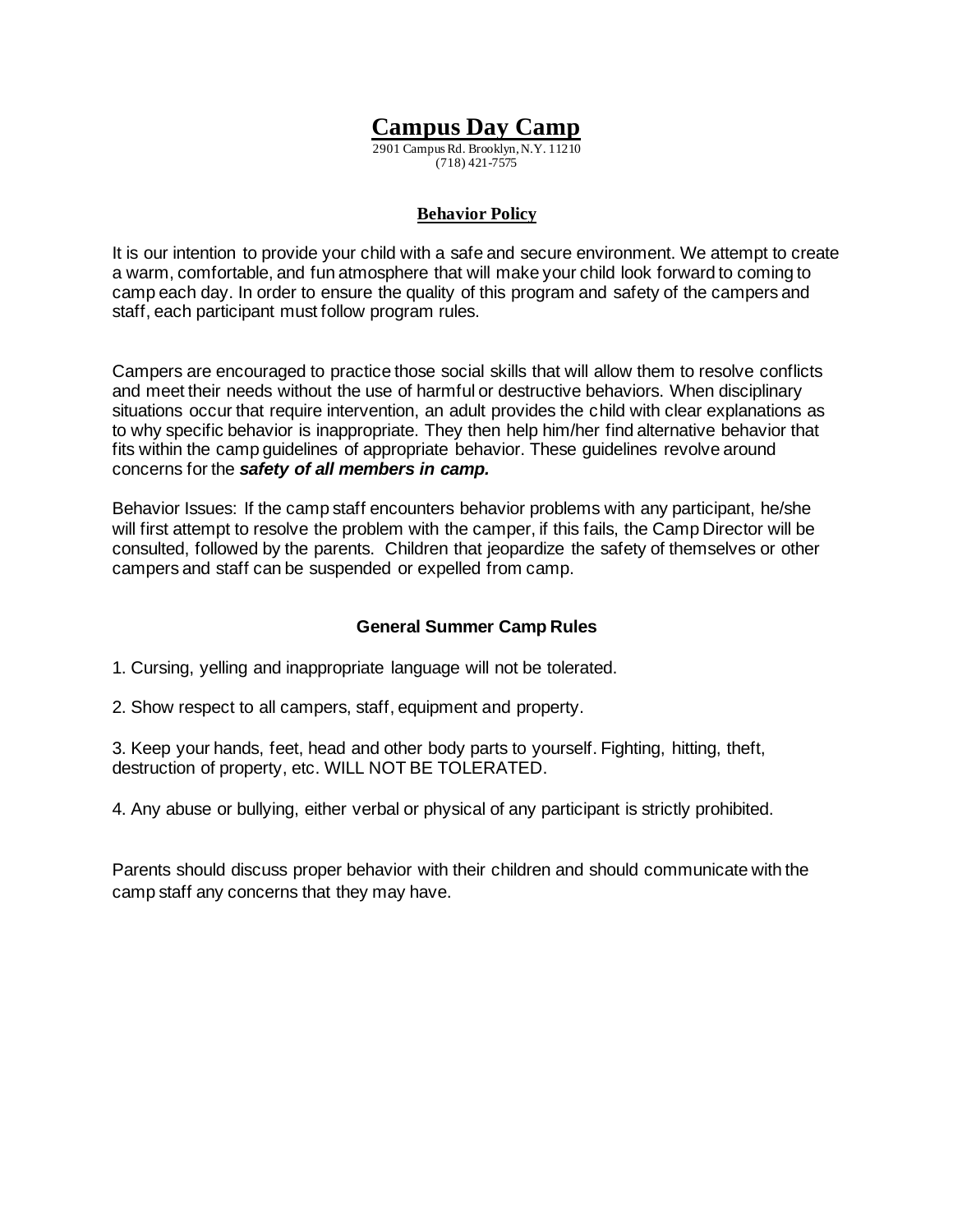2901 Campus Rd. Brooklyn, N.Y. 11210 (718) 421-7575

#### **Child Health Policy**

We are committed to providing the safest and healthiest environment. With the help of each parent's cooperation, and good health practices we can ensure a safe summer for all participants. If your child is ill, he/she may not attend camp. In the event that your child becomes ill throughout the day, you will be called to pick up your child from camp.

Any child with the following symptoms may not attend camp.

Your child will be excluded from attending the program if he/she has symptoms or incidents of any of the following:

- 1. Fever before the use of reducers, 100° F or higher.
- 2. Diarrhea
- 3. Vomiting
- 4. Sores and rashes rashes need to be diagnosed by a doctor. If it is identified as ringworm, he/she may come to the program once it is under treatment and as long as it can be covered.
- 5. Severe coughing child gets red in the face, makes high pitched, croupy, or whooping sounds, persistent cough interfering with child's activities.
- 6. Yellowish skin or eyes
- 7. Eye irritation constant tearing, redness, swelling or discharge of puss.
- 8. Persistent itching of body or scalp
- 9. Lice

**For all of the above symptoms, your child may return to the program only with a doctor's note listing a return date.**